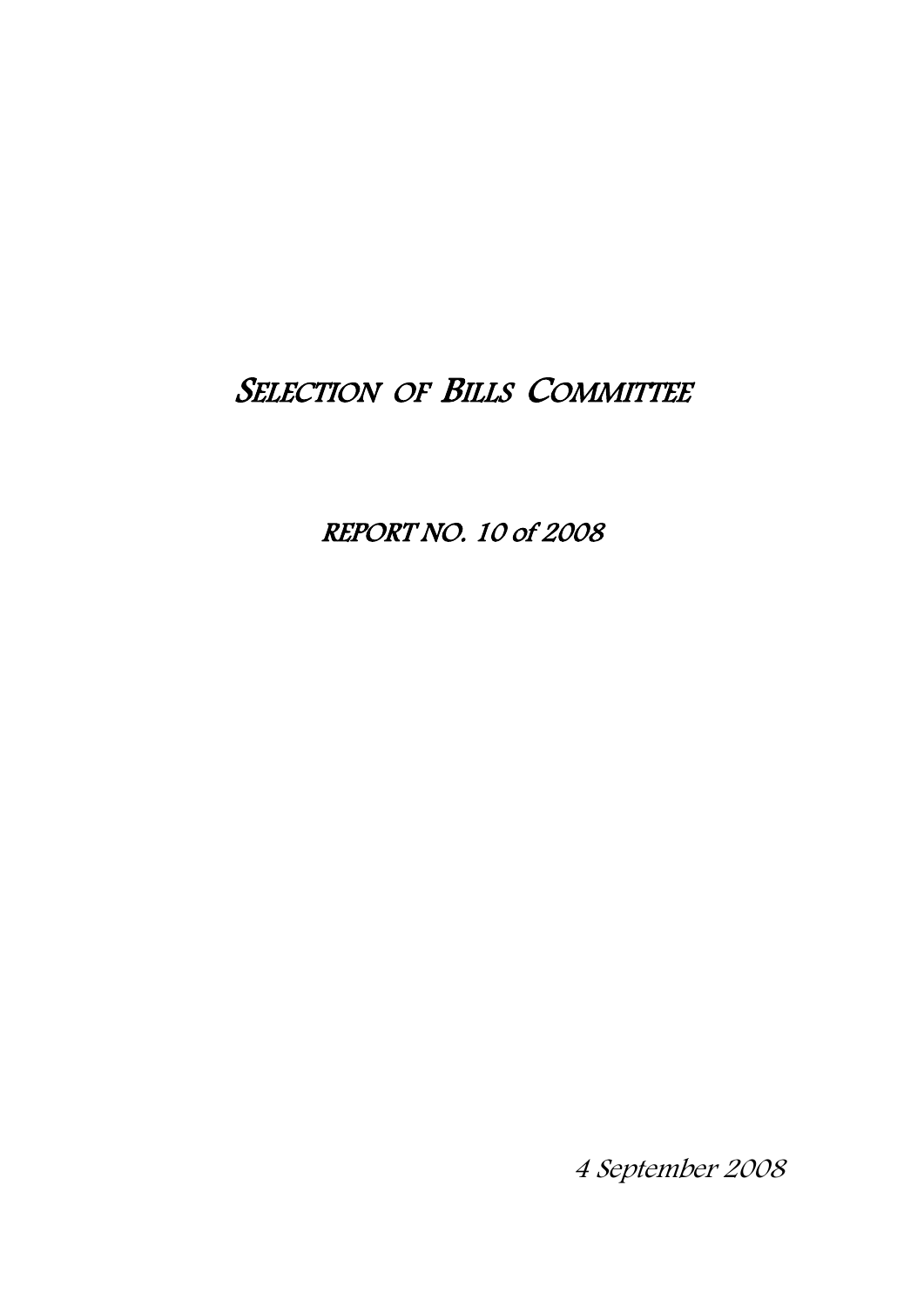# **MEMBERS OF THE COMMITTEE**

Senator Kerry O'Brien (Government Whip, Chair)

Senator Stephen Parry (Opposition Whip)

Senator Fiona Nash (The Nationals Whip)

Senator Rachel Siewert (The Australian Greens Whip)

Senator Steve Fielding (The Family First Party Whip)

Senator Judith Adams

Senator the Hon. Chris Ellison

Senator the Hon. Joe Ludwig

Senator Anne McEwen

Secretary: Maureen Weeks 16277 3020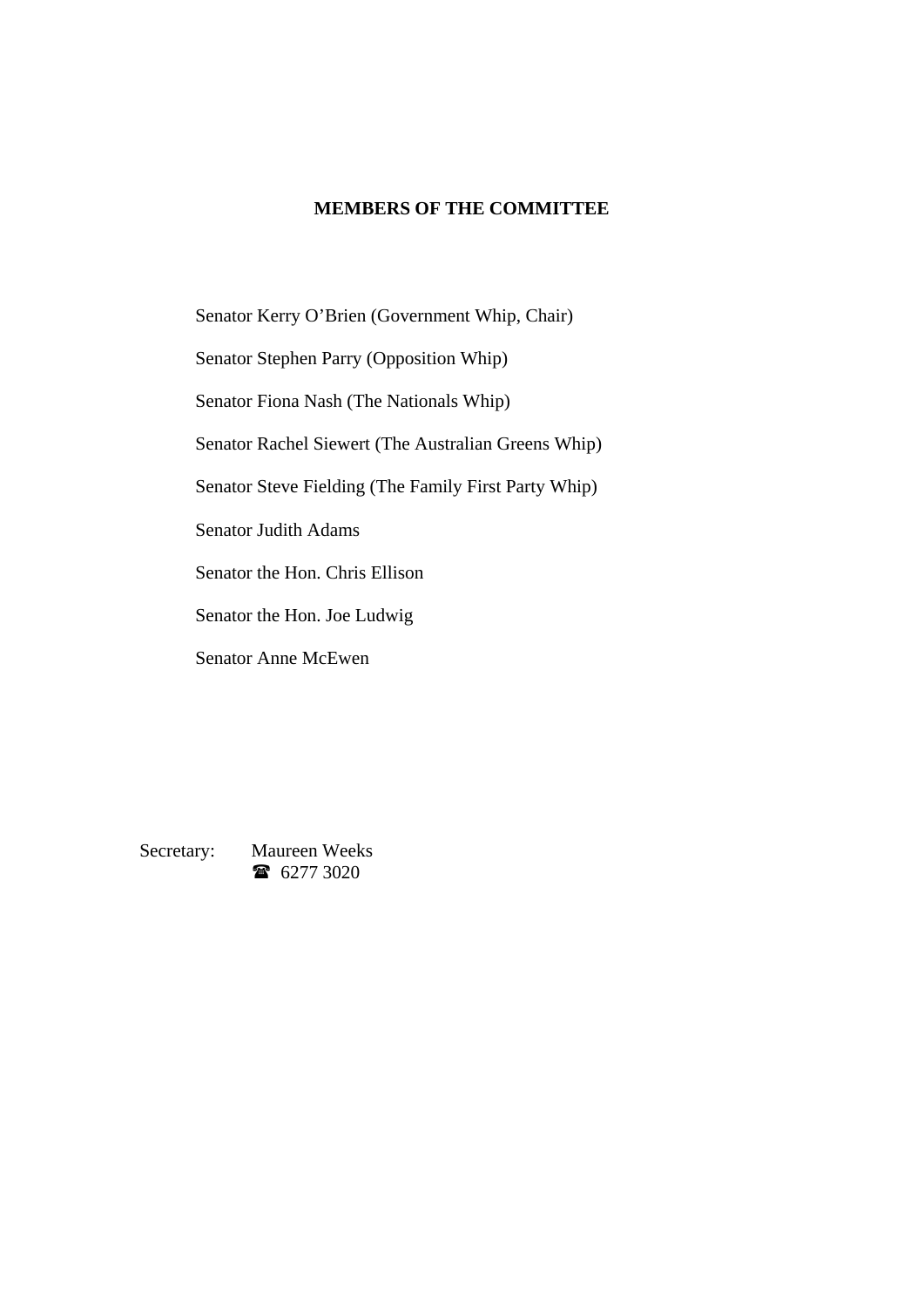# SELECTION OF BILLS COMMITTEE

# REPORT NO. 10 OF 2008

- 1. The committee met in private session on Thursday, 4 September 2008 at 1.30 pm.
- 2. The committee resolved to recommend—That—
	- (a) the ATMs and Cash Facilities in Licensed Venues Bill 2008 be *referred immediately* to the Community Affairs Committee for inquiry and report by 10 November 2008 (see appendix 1 for a statement of reasons for referral);
	- (b) the Protecting Children from Junk Food Advertising (Broadcasting Amendment) Bill 2008 be *referred immediately* to the Community Affairs Committee for inquiry and report by 25 November 2008 (see appendix 2 for a statement of reasons for referral); and
	- (c) the *provisions* of the Same-Sex Relationships (Equal Treatment in Commonwealth Laws—General Law Reform) Bill 2008 be *referred immediately* to the Legal and Constitutional Affairs Committee for inquiry and report by 30 September 2008.
- 3. The committee resolved to recommend—That the following bills *not* be referred to committees:
	- Australian Research Council Amendment Bill 2008
	- First Home Saver Account Providers Supervisory Levy Imposition Bill 2008
	- First Home Saver Accounts (Further Provisions) Amendment Bill 2008
	- Flags (Protection of Australian Flags) Amendment Bill 2008
	- Safe Work Australia Bill 2008
	- Safe Work Australia (Consequential and Transitional Provisions) Bill 2008
	- Migration Amendment (Notification Review) Bill 2008.

# *The committee recommends accordingly.*

- 4. The committee deferred consideration of the following bills to its next meeting:
	- Emergency Assistance Fund for the Lower Lakes and Coorong Region of South Australia Bill 2008 [No. 2]
	- Plastic Bag Levy (Assessment and Collection) Bill 2002 [2008].

(Kerry O'Brien) **Chair** 4 September 2008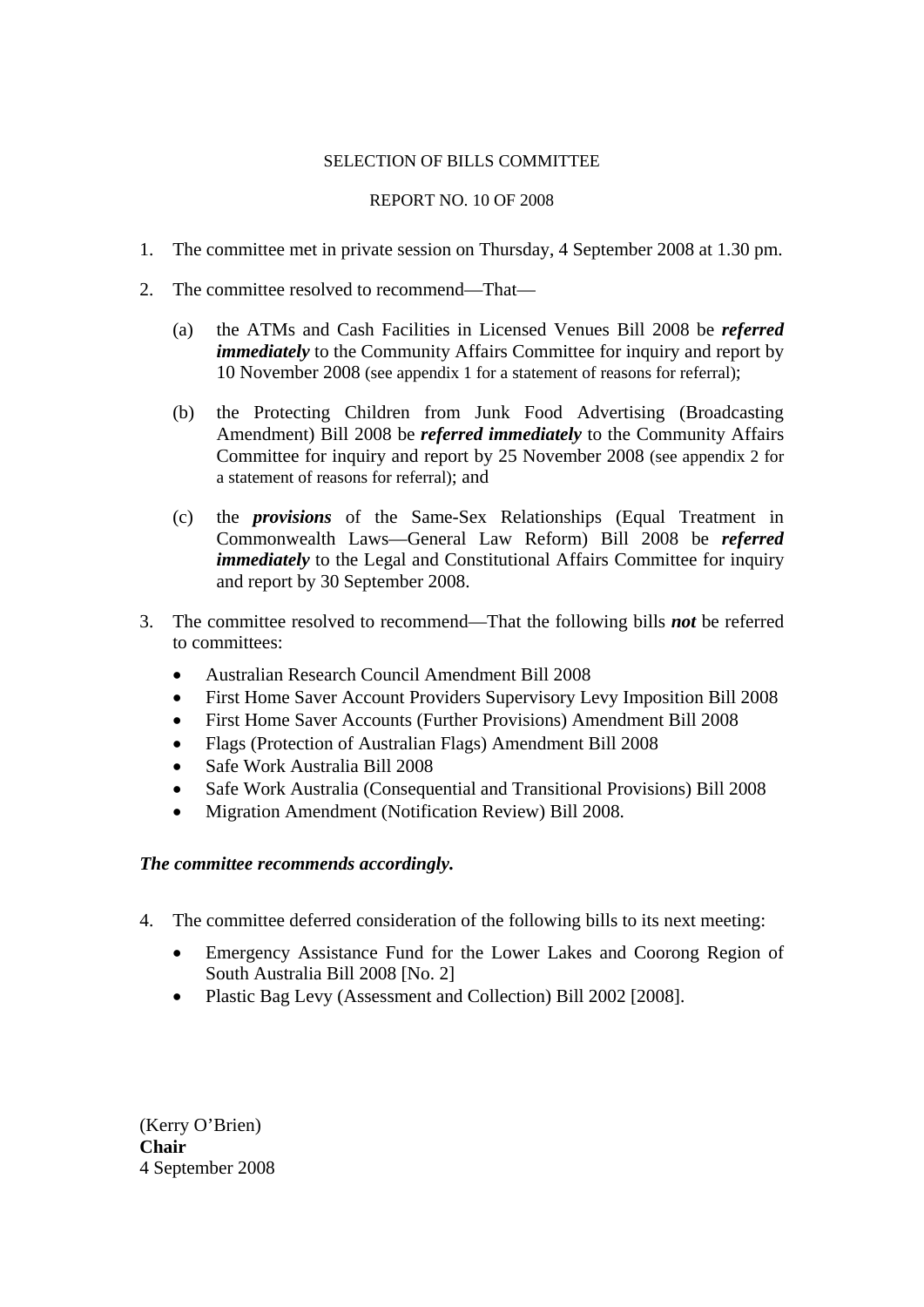**APPENDIX1** 



## **SELECTION OF BILLS COMMITTEE**

Proposal to refer a bill to a committee

Name of Bill: 47M5 and OSh facities 11 Li censed nenues Bill 2008

Reasons for referral/principal issues for consideration:

inpact of remaing ATMs<br>on problem gambling and

Possible submission or evidence from:

community groups banking + firance hotels + clubs<br>prodem sunthong experts Committee to which bill is to be referred: (OMMUMLY affairs Possible hearing date(s): 13 00/060 2008 Possible reporting date:  $\mathcal C$ Mac KENNIKN

Whip/Selection of Bills Committee member